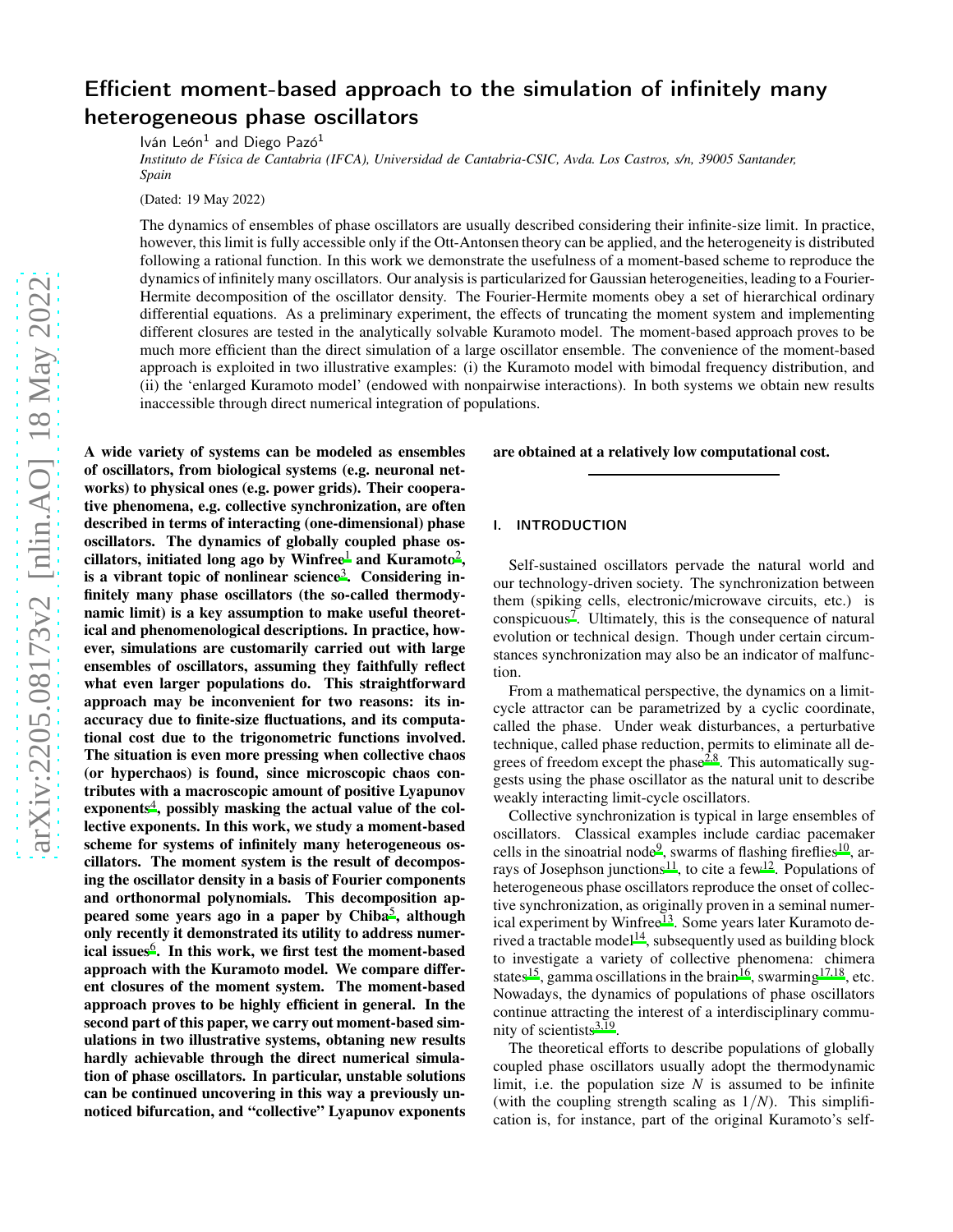consistent analysis<sup>[14](#page-11-0)</sup>, the stability analysis of incoherence by Strogatz and Mirollo<sup>[20](#page-11-6)</sup>, and the Ott-Antonsen theory<sup>[21](#page-11-7)</sup>. In practice, we can generally regard the dynamics of a large population of phase oscillators as an ideal infinite population, plus small finite-size fluctuations vanishing in the thermodynamic limit. Altogether, theoretical approaches and phenomenological characterizations routinely refer to the infinite-size limit.

In some special cases, the dynamics of infinitely many oscillators can be reduced to a few ordinary differential equations (ODEs). In technical terms, this is possible when the "Ott-Antonsen manifold" is attracting  $2^{1,22}$  $2^{1,22}$  $2^{1,22}$ , and the heterogeneity is represented by a rational probability density function (e.g. Lorentzian). Otherwise, the standard procedure to explore the thermodynamic limit is simulating increasingly larger population sizes. As we will show below this strategy is, however, not optimal and potentially inaccurate. It is not optimal due to unavoidable finite-size fluctuations, and the computational cost of the trigonometric functions involved. Furthermore, within this strategy, unstable collective states are hardly accessible, and the stability of attracting states is poorly estimated.

The situation is even worse if the collective dynamics is chaotic. Direct numerical simulations may turn to be completely insufficient. The actual value of the Lyapunov exponents in the thermodynamic limit may be masked by an *O*(*N*) amount of positive Lyapunov exponents<sup>[4](#page-10-3)</sup>. We have recently found such a problem in a population of phase oscillators with pairwise and nonpairwise interactions<sup>[6](#page-10-5)</sup>.

The drawbacks of direct numerical simulations were al-ready tackled in the context of the Kuramoto model<sup>[23](#page-11-9)</sup> (KM). The first step was to consider an infinite population from the outset, and thereby working with the oscillator density. The most promising methodology is the moment-based approach, initially proposed in  $\text{Ref.}^{24}$  $\text{Ref.}^{24}$  $\text{Ref.}^{24}$ . Here we start from a decompo-sition of the oscillator density first proposed by Chiba<sup>[5](#page-10-4)</sup>. In his work, the set of moments was used as an instrument to prove that in the KM the limit  $N \rightarrow \infty$  is well behaved. In a recent paper<sup>[6](#page-10-5)</sup>, we fou[n](#page-10-4)d that the moments defined in<sup>5</sup> serve as convenient variables for numerical simulations. In this work, our aims are (i) to analyze this moment-based approach in detail (assessing the performance of different closures in the KM), and (ii) to use moments in a couple of relevant problems (clearly outperforming direct simulations).

The remainder of this paper is structured as follows. In Sec. II we present the family of phase oscillator network models under study. In Sec. III we introduce the moment-based approach, and derive the evolution equation of a set of Fourier-Hermite moments. The accuracy of the moment system in the solvable case of the KM is investigated in Sec. IV. Sections V and VI demonstrate the might of the moment-based approach with two examples: the KM with bimodal frequency distribution, and the "enlarged KM" (a system with nonpairwise interactions). Finally, in Sec. VII we recapitulate our main results and suggest possible extensions of this work.

# II. GLOBALLY COUPLED PHASE OSCILLATORS

A phase oscillator is a dynamical system described solely by one cyclic variable, the phase  $\theta \in [0, 2\pi)$ . As already discussed above, the study of large ensembles of globally coupled phase oscillators constitute a popular branch of non-linear science<sup>[3](#page-10-2)</sup>. These dynamical systems evolve in an *N*dimensional torus  $\{\theta_i\}_{i=1,2,...,N}$ , and are particularly difficult to analyze if heterogeneity is present. Specifically, we consider a family of systems, whose deterministic evolution equations are:

<span id="page-1-0"></span>
$$
\dot{\theta}_j = \sigma \omega_j + G(\theta_j, t). \tag{1}
$$

Here the overdot denotes the time derivative. The  $\omega_i$  are drawn from a probability distribution  $g(\omega)$ , which is centered at zero without lack of generality. The form of Eq. [\(1\)](#page-1-0) is shared, among others, by the well-known Kuramoto-Daido system<sup>[2](#page-10-1)[,25](#page-11-11)</sup> and the Winfree model<sup>[13](#page-10-12)</sup>. In both situations function *G* exclusively encodes the coupling between the oscillators, plus a frequency offset  $Ω<sub>0</sub>$ . Therefore  $σω<sub>j</sub>$  are the deviations from the central natural frequency of the oscillators. In a more general setup, function *G* may include the nonuni-formity of the rotations, as in ensembles of active rotators<sup>[26](#page-11-12)</sup> (derived from a periodically forced KM). We abuse of language and refer to *G* as the coupling function hereafter. In function *G* the time dependence may enter explicitly, and im-plicitly through the Kuramoto-Daido order parameters<sup>[14](#page-11-0)[,25](#page-11-11)</sup>:  $Z_k(t) = \frac{1}{N} \sum_j e^{ik\theta_j}$ ,  $k = 1, 2, \dots$  For example, the KM corresponds to  $G(\theta,t) = \Omega_0 + \varepsilon \operatorname{Im}[Z_1(t)e^{-i\theta}]$ , where  $\varepsilon$  is the coupling constant.

For convenience  $g(\omega)$  is chosen to posses unit variance, such that parameter  $\sigma$  in Eq. [\(1\)](#page-1-0) controls the dispersion. In this work we adopt the normal distribution  $\omega_i \sim \mathcal{N}(0,1)$ , i.e. the probability density function is:

<span id="page-1-1"></span>
$$
g(\omega) = \frac{1}{\sqrt{2\pi}} e^{-\omega^2/2}.
$$
 (2)

Other distributions with finite moments can, in principle, be analyzed in an analogous way, as discussed in Sec. VII.

# III. THEORY

# A. Continuous formulation

The dynamics of large systems of the form [\(1\)](#page-1-0) is usually described assuming the thermodynamic limit,  $N \rightarrow \infty$ . It is seldom proven<sup>[5](#page-10-4)</sup>, but usually assumed, that for sufficiently large system sizes the dynamics is simply that of the thermodynamic limit, supplemented by irrelevant, asymptotically small, finite-size fluctuations<sup>[27](#page-11-13)</sup>. Still, the analysis of the thermodynamic limit of Eq. [\(1\)](#page-1-0) is not trivial in general. The only analytically solvable situation is that in which *G* contains only the first harmonic in  $\theta$  (often expressed as  $G(\theta,t)$  =  $\text{Im}[H(t)e^{-i\theta}]$ ), and  $g(\omega)$  is a rational function. The dynamics becomes exactly described by a few ODEs inside the Ott-Antonsen manifold<sup>[21](#page-11-7)</sup> (but not the transient from an arbitrary initial condition).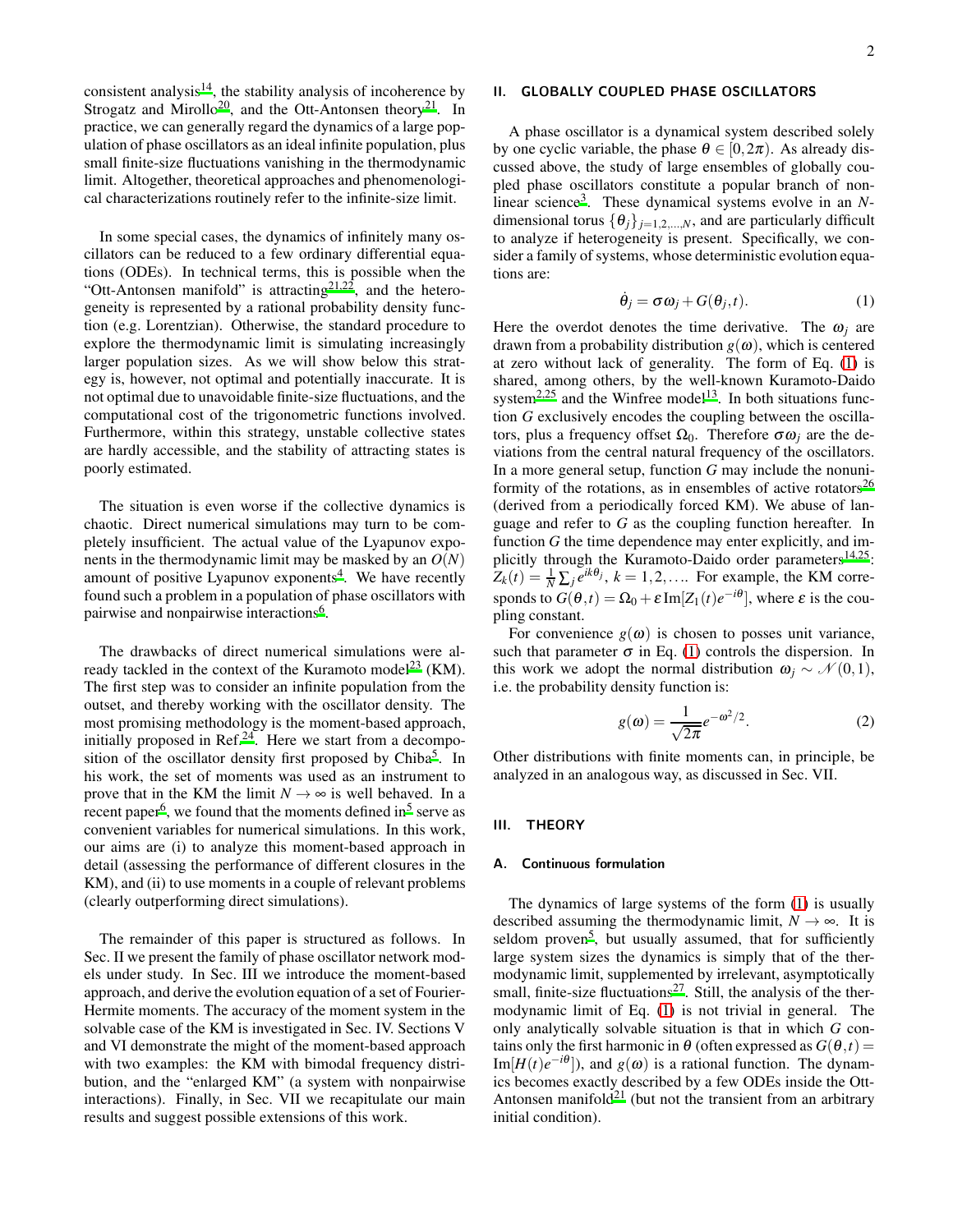Simulating Eq. [\(1\)](#page-1-0) for an increasing number of oscillators may give an idea of the asymptotic dynamics in the thermodynamic limit. Alternatively, we may choose to start the analysis in the thermodynamic limit, defining a conditional oscillator density  $\rho(\theta|\omega,t)$  such that  $\rho(\theta|\omega,t)g(\omega)d\theta d\omega$  is the fraction of oscillators with phases between  $\theta$  and  $\theta + d\theta$  and "pseudo-frequencies" between  $\omega$  and  $\omega + d\omega$  at time *t*. The density  $\rho$  obeys the continuity equation:

<span id="page-2-0"></span>
$$
\frac{\partial \rho}{\partial t} = -\frac{\partial}{\partial \theta} \{ [\sigma \omega + G(\theta, t)] \rho \}.
$$
 (3)

A variety of approaches have been proposed in order to efficiently solve the previous equation, specially in the context of the KM, see Sec. VI.B  $in^{23}$  $in^{23}$  $in^{23}$ .

#### B. Pérez-Vicente and Ritort's moments

The moment-based approach was inaugurated in 1997 by Pérez-Vicente and Ritort<sup>[24](#page-11-10)</sup>. They put forward a set of modes  $H_k^m$ , where *k* and *m* are integers ( $m \ge 0$ ). In terms of the oscillator density

<span id="page-2-1"></span>
$$
H_k^m(t) = \int_0^{2\pi} d\theta e^{ik\theta} \int_{-\infty}^{\infty} d\omega g(\omega) \omega^m \rho(\theta|\omega, t). \tag{4}
$$

The hierarchical set of ODEs governing the moments  $H_k^m$  can be obtained from Eq. [\(3\)](#page-2-0). This numerical scheme was successfully tested in $^{24}$  $^{24}$  $^{24}$  with the Kuramoto model with a bi-delta distribution of natural frequencies (and white noise, which is trivially incorporated, see Sec. VII). Its performance with a continuous frequency distribution remains, to our knowledge, unknown.

# C. Chiba's moments: Orthonormal polynomials

Another moment system was introduced by Chiba<sup>[5](#page-10-4)</sup> in 2013, with the aim of proving that the dynamics of the *N*dimensional Kuramoto model converges to the continuous model as  $N \rightarrow \infty$ . In Ref.<sup>[5](#page-10-4)</sup> the moments were defined as

<span id="page-2-2"></span>
$$
P_k^m(t) = \int_0^{2\pi} d\theta e^{ik\theta} \int_{-\infty}^{\infty} d\omega g(\omega) h_m(\omega) \rho(\theta|\omega, t). \tag{5}
$$

Instead of powers of  $\omega$ , as in [\(4\)](#page-2-1), now the definition in [\(5\)](#page-2-2) includes a function  $h_m(\omega)$ , which is one element of the orthonormal set of polynomials satisfying

$$
\int_{-\infty}^{\infty} h_m(\omega) h_n(\omega) g(\omega) d\omega = \delta_{m,n}.
$$
 (6)

For Gaussian  $g(\omega)$ , the appropriate basis is formed by the probabilist's Hermite polynomials (rescaled by  $\sqrt{m!}$ ):  $h_m(x) = \text{He}_m(x)/\sqrt{m!}$ . The conditional oscillator density is expanded in the basis of the Fourier-Hermite modes [\(5\)](#page-2-2) as follows:

<span id="page-2-3"></span>
$$
\rho(\theta|\omega,t) = \frac{1}{2\pi} \sum_{k=-\infty}^{\infty} \sum_{m=0}^{\infty} P_k^m(t) e^{-ik\theta} h_m(\omega).
$$
 (7)

The Fourier-Hermite modes  $P_k^m$  appear to be particularly convenient. They are the extension of the Kuramoto-Daido order parameters to the space of the natural frequencies. In particular,  $P_k^0 = Z_k$  in the thermodynamic limit. Moreover,  $P_0^m = \delta_{m,0}$ , in contrast to the analogous modes  $H_0^m$  in [\(4\)](#page-2-1), which are nonzero. This implies that in a uniform incoherent state (UIS),  $\rho = 1/(2\pi)$ , the only nonzero moment is  $P_0^0 = 1$ .

#### D. Evolution equation of the Fourier-Hermite modes

The ODEs governing the dynamics of the  $P_k^m$  modes are obtained inserting [\(7\)](#page-2-3) into the continuity equation [\(3\)](#page-2-0). As a preliminary step, we write the Fourier decomposition of the coupling function  $G(\theta,t)$ :

$$
G(\theta, t) = \frac{1}{2\pi} \sum_{l=-\infty}^{\infty} G_l(t) e^{-il\theta}
$$
 (8)

where  $G_l = G_{-l}^*$ , as *G* is a real-valued function. The righthand side of [\(3\)](#page-2-0) yields two terms. The first one is:

$$
\frac{\partial(\sigma\omega\rho)}{\partial\theta} = -\frac{i\sigma}{2\pi} \sum_{k,m} k e^{-ik\theta} P_k^m [\sqrt{m}h_{m-1} + \sqrt{m+1}h_{m+1}],
$$
\n(9)

where we have used the recurrence relation  $\omega h_m(\omega)$  =  $\sqrt{m}h_{m-1}(\omega) + \sqrt{m+1}h_{m+1}(\omega)$ . The second term in [\(3\)](#page-2-0) is:

$$
\frac{\partial (G\rho)}{\partial \theta} = \frac{-i}{2\pi} \sum_{k,m,l} (k+l) e^{-i(k+l)\theta} G_l P_k^m h_m.
$$
 (10)

Collecting terms accompanying  $e^{-ik\theta}h_m(\omega)$  at both sides of Eq. [\(3\)](#page-2-0), we get:

$$
\frac{1}{k}P_k^m = i\sigma \left(\sqrt{m}P_k^{m-1} + \sqrt{m+1}P_k^{m+1}\right) + i\sum_{l=-\infty}^{\infty} P_{k-l}^m G_l, \quad (11)
$$

where it is implicit that  $P_{-k}^m = (P_k^m)^*$ . For clarity, we can split the last sum in the previous equation:

$$
\frac{1}{k}P_k^m = i\sigma \left( \sqrt{m}P_k^{m-1} + \sqrt{m+1}P_k^{m+1} \right) + iP_k^m G_0 + \sum_{l=1}^{\infty} iP_{k+l}^m G_l^* + iP_{k-l}^m G_l. \quad (12)
$$

This equation becomes slightly simplified rotating each moment by  $-\pi m/2$  radians:

$$
\mathsf{P}_k^m = (-i)^m P_k^m. \tag{13}
$$

Then, the resulting system of complex-valued ODEs reads

1

<span id="page-2-4"></span>
$$
\frac{1}{k} \mathbf{P}_{k}^{m} = \sigma \left( \sqrt{m} \mathbf{P}_{k}^{m-1} - \sqrt{m+1} \mathbf{P}_{k}^{m+1} \right) \n+ i \mathbf{P}_{k}^{m} G_{0} + \sum_{n=1}^{\infty} i \mathbf{P}_{k+n}^{m} G_{n}^{*} + i \mathbf{P}_{k-n}^{m} G_{n}.
$$
\n(14)

This infinite set of ODEs exactly describes the dynamics of [\(3\)](#page-2-0). In the limit  $\sigma \rightarrow 0$ , the modes decouple in the index *m*, and the dynamics is fully described by the subset  $P_k^0 = Z_k$ , i.e. the usual Fourier modes for a homogeneous system<sup>[28](#page-11-14)</sup>.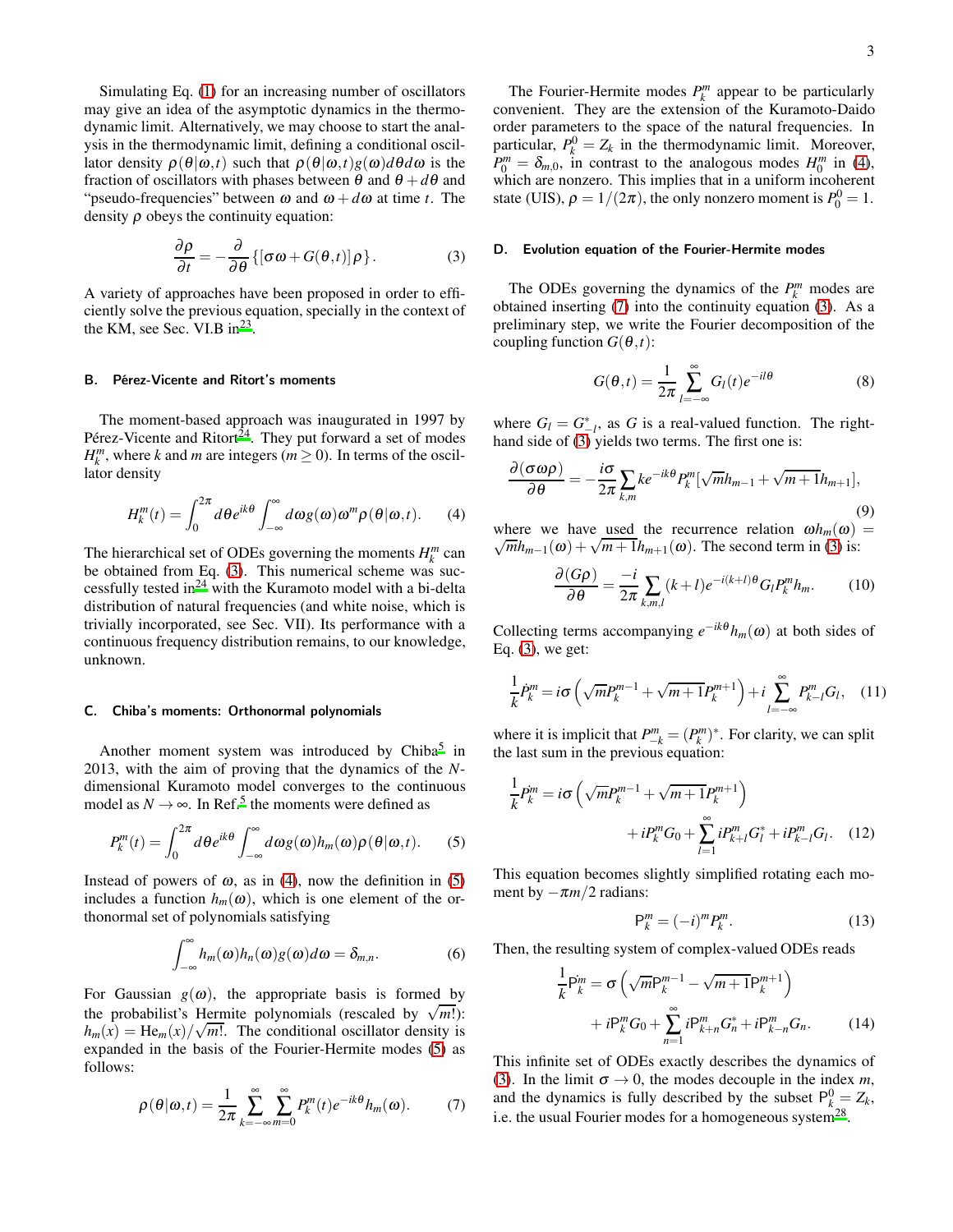#### E. Closure

Equation [\(14\)](#page-2-4) is useful as long as working with a finite number of moments in the numerical simulation is able to reproduce the dynamics of the oscillator ensemble, Eq. [\(1\)](#page-1-0). The expectation is that (with a suitable truncation) Eq. [\(14\)](#page-2-4) should capture the thermodynamic limit of [\(1\)](#page-1-0) better than a direct simulation of a large number of oscillators. In the latter case finite-size fluctuations systematically deteriorate the results.

We restrict here to rectangular truncations of the modes, i.e. we neglect all the modes with  $k > k_{\text{max}}$  and  $m > m_{\text{max}}$ . Therefore, we are confronted with dynamical systems of dimension  $2 \times k_{\text{max}} \times (m_{\text{max}} + 1)$ . In practical terms, the values of *k*max and *m*max are selected as a trade-off between the numerical accuracy and the computational capabilities. For the problems treated in this paper, the terms  $G_l$  in the Fourier expansion of *G* beyond  $|l| = 1$  or 2 vanish. Then, values of  $k_{\text{max}}$  and  $m_{\text{max}}$  of the order of a few tens are typically enough, while keeping reasonable running times in a desktop computer. Physical considerations may require to increase  $k_{\text{max}}$ or *m*max. For instance, if the system exhibits a very coherent state  $|Z_1| \approx 1$  the value of  $k_{\text{max}}$  may need to be larger. In addition, *m*max may need to be increased if the dynamics becomes particularly complex.

The second point to be addressed is the boundary condition imposed when truncating Eq. [\(14\)](#page-2-4). Concerning the index *k*, we simply impose  $P_{k_{\text{max}}+1}^m = 0$ , in analogy to the condition used for homogeneous systems<sup>[28](#page-11-14)</sup>. For the index *m* choosing a suitable closure is not obvious. As shown below, imposing  $P_k^{m_{\text{max}}+1} = 0$  yields inconsistent results. We are therefore impelled to refine the closure. A constant boundary condition  $P_k^{m_{max}+1} = P_k^{m_{max}}$ , or a linear extrapolation

<span id="page-3-3"></span>
$$
P_k^{m_{max}+1} = 2P_k^{m_{max}} - P_k^{m_{max}-1}
$$
 (15)

are obvious candidates. In general, we can take an extrapolation of  $P_k^{m_{max}+1}$  using a polynomial function of degree  $n_a$ . The general formula is

<span id="page-3-0"></span>
$$
P_k^{m_{\text{max}}+1} = \sum_{n=1}^{n_a+1} \binom{n_a+1}{n} (-1)^{(n+1)} P_k^{m_{\text{max}}-n+1},\tag{16}
$$

where  $n_a = 0$ , 1, 2, and 3 correspond to constant, linear, quadratic, and cubic degrees, respectively.

# IV. KURAMOTO MODEL WITH GAUSSIAN FREQUENCY DISTRIBUTION

The KM with unimodal frequency distribution is a paradigmatic example of globally coupled oscillator system, which is analytically solvable to a large extent. We resort to it as a preliminary testbed system, where Eq. [\(14\)](#page-2-4) and their closures in Eq. [\(16\)](#page-3-0) can be examined in detail.

As already advanced, in the KM the interaction function is:

<span id="page-3-1"></span>
$$
G(\theta, t) = \varepsilon R \sin(\Psi - \theta) = \frac{\varepsilon}{2i} (Z_1 e^{-i\theta} - Z_1^* e^{i\theta}), \qquad (17)
$$

where  $Z_1 \equiv Re^{i\psi}$  is the Kuramoto order parameter, and the central frequency  $\Omega_0$  was set equal to zero by going to a rotating frame. At low couplings,  $0 < \varepsilon < \varepsilon_c$ , the KM exhibits the uniform incoherent state (UIS), characterized by a uniform oscillator density. In the UIS all Kuramoto-Daido order parameters vanish,  $Z_k = 0$  (in the thermodynamic limit, otherwise fluctuations around zero survive). Above the critical coupling,  $\varepsilon > \varepsilon_c$ , a state of partial synchrony (PS) spontaneously sets in. In the state of PS a macroscopic cluster of oscillators becomes phase-locked, and  $Z_k \neq 0$  accordingly.

With the interaction function in Eq. [\(17\)](#page-3-1), Eq. [\(14\)](#page-2-4) governing the evolution of the Fourier-Hermite modes becomes:

<span id="page-3-2"></span>
$$
\frac{1}{k}\dot{\mathsf{P}}_{k}^{m} = \sigma \left( \sqrt{m} \mathsf{P}_{k}^{m-1} - \sqrt{m+1} \mathsf{P}_{k}^{m+1} \right) + \frac{\varepsilon}{2} \left( \mathsf{P}_{k+1}^{m} Z_{1}^{*} - \mathsf{P}_{k-1}^{m} Z_{1} \right). \tag{18}
$$

# A. Critical coupling

As a first test, we check if Eq. [\(18\)](#page-3-2) with different closures is able to reproduce the instability of incoherence at the critical coupling  $\varepsilon_c$ . With Gaussian  $g(\omega)$ , Eq. [\(2\)](#page-1-1), the critical coupling satisfies  $\varepsilon_c/\sigma = \sqrt{8/\pi} = 1.595769...$ 

We linearize Eq. [\(14\)](#page-2-4) around the UIS, corresponding to  $P_k^m = \delta_{k,0} \delta_{m,0}$ . Only the modes with  $k = 1$  may destabilize. The corresponding (linearized) ODEs read:

$$
\dot{P}_1^m = \sigma \left( \sqrt{m} P_1^{m-1} - \sqrt{m+1} P_1^{m+1} \right) - \frac{\varepsilon}{2} \delta_{m,0} P_1^0. \tag{19}
$$

The critical coupling  $\varepsilon_c$  at which one eigenvalue of the Jacobian matrix crosses zero depends on  $m_{\text{max}}$  and on the boundary condition. The null "boundary condition"  $P_1^{m_{\text{max}}+1} = 0$ turns out to be inadequate, since then the critical coupling is predicted to be zero, irrespective of the value of  $m_{\text{max}}$ . For other choices, see Eq. [\(16\)](#page-3-0), the value of  $\varepsilon_c$  converges to the exact result as  $m_{\text{max}}$  grows. In Fig. [1\(](#page-4-0)a) we may see that the value of  $\varepsilon_c(m_{\text{max}})$  converges to the asymptotic value in a non-monotonic way. The larger the degree of the polynomial extrapolation  $(n_a)$ , the faster the convergence, see Fig. [1\(](#page-4-0)b). Empirically, we find the power-law convergence  $|\Delta \varepsilon_c| \equiv |\varepsilon_c - \varepsilon_c(m_{\text{max}})| \propto (m_{\text{max}})^{-n_a-1}$ . In the *N*-dimensional KM The convergence is comparatively slower with the number of degrees of freedom: the onset of entrainment spreads over a distance  $\delta \varepsilon_c \sim N^{-2/5}$  for randomly sampled natural frequency distribution<sup>[29](#page-11-15)</sup>, while  $\delta \varepsilon_c \sim N^{-4/5}$  for deterministic samplings<sup>[30](#page-11-16)</sup>.

#### B. Partially synchronized state

The analytical tractability of the KM permits to obtain the exact values of the Fourier-Hermite modes in the PS state. We use them as a reference for comparing the accuracy of different truncations and closures of the moment system. We restrict our study to a specific coupling above criticality  $\varepsilon/\sigma =$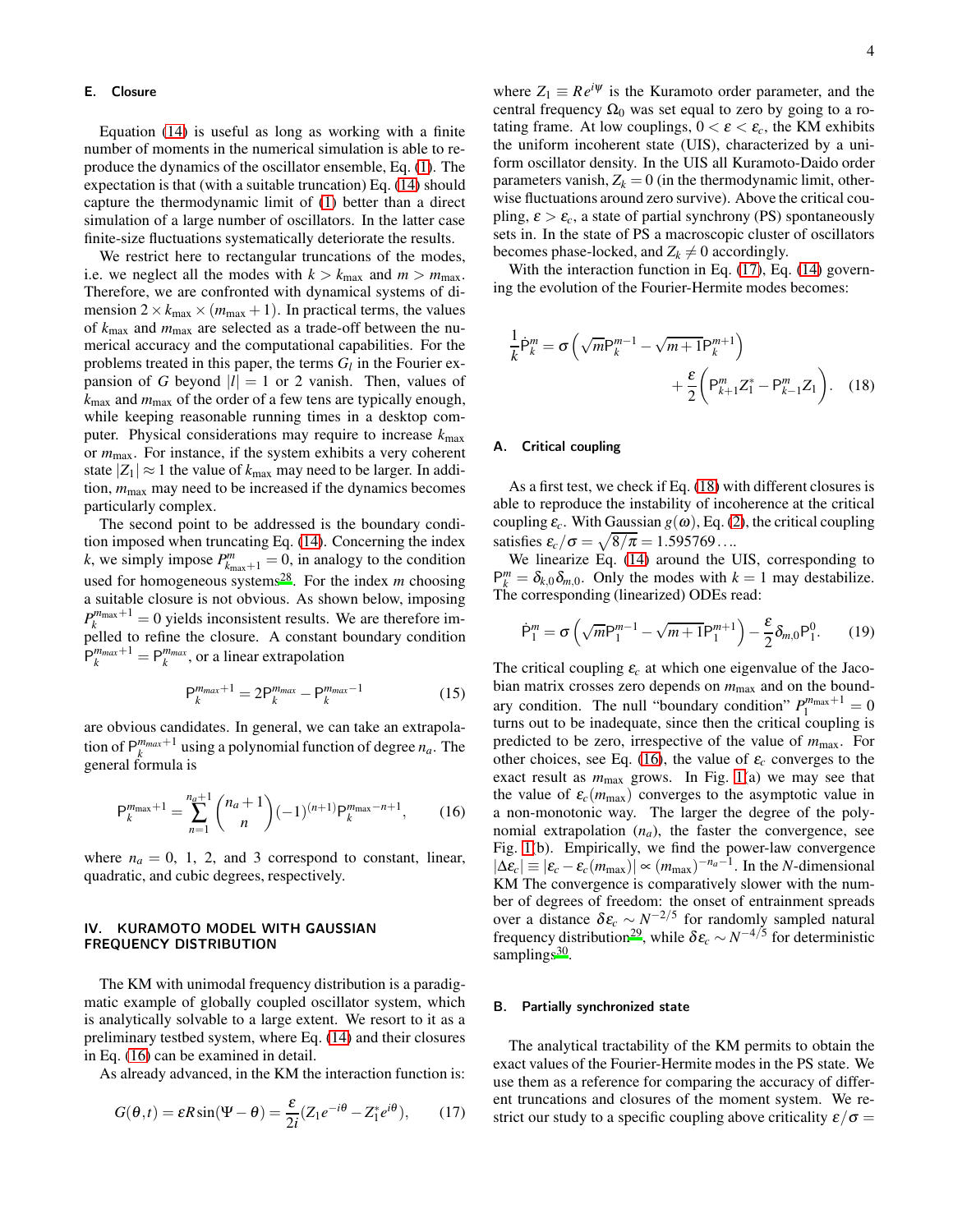

<span id="page-4-0"></span>FIG. 1. (a) Instability threshold of incoherence  $\varepsilon_c$  for the moment system [\(18\)](#page-3-2) as a function of  $m_{\text{max}}$  ( $\sigma = 1$ ). Four different polynomial closures are considered:  $n_a = 0$ , constant;  $n_a = 1$ , linear; etc. The exact value of  $\varepsilon_c$  in the thermodynamic limit is marked by a horizontal solid line. (b) Log-linear plot of the deviation from the exact result for the data sets in panel (a).

1.8. The stationary density of PS can be written as a Fourier expansion

$$
\rho(\theta|\omega) = \frac{1}{2\pi} + \frac{1}{2\pi} \left[ \sum_{k=1}^{\infty} \alpha(\omega)^k e^{-ik\theta} + \text{c.c.} \right],\qquad(20)
$$

where c.c. stands for complex conjugate. The coefficients are  $\alpha(\omega)^k$ , as noted by Ott and Antonsen when their ansatz was proposed<sup>[21](#page-11-7)</sup>. Function  $\alpha$  is piecewise defined distinguishing between oscillators locked to the mean field and drifting oscillators ( $\sigma = 1$  is adopted hereafter):

$$
\alpha(\omega) = \begin{cases} \sqrt{1 - \frac{\omega^2}{\varepsilon^2 R^2} + i \frac{\omega}{\varepsilon R}} & \text{if } |\omega| \le \varepsilon R \\ \frac{i\omega}{\varepsilon R} \left(1 - \sqrt{1 - \frac{\varepsilon^2 R^2}{\omega^2}}\right) & \text{if } |\omega| \ge \varepsilon R \end{cases}
$$
(21)

where we have chosen a reference frame such that  $Z_1 = R > 0$ . As a preliminary step, we determined *R* solving the self-consistence condition<sup>[31](#page-11-17)</sup>  $R = \int_{-\infty}^{\infty} d\omega g(\omega) \alpha(\omega)$ . Now the Fourier-Hermite modes are obtained from Eq. [\(5\)](#page-2-2) integrating the powers of  $\alpha(\omega)$ 

<span id="page-4-1"></span>
$$
P_k^m(t) = \int_{-\infty}^{\infty} d\omega \, g(\omega) \, h_m(\omega) \, \alpha(\omega)^k. \tag{22}
$$

The numerical evaluation of the integral in Eq. [\(22\)](#page-4-1) yields the exact values of the Fourier-Hermite mode  $P_k^m$  (we did not cast the solution in terms of non-elementary functions). For the specific coupling constant  $\varepsilon = 1.8$ , the absolute values of the modes with  $m = 0$  are depicted in Fig. [2\(](#page-5-0)a) by a solid black line. The magnitudes of the modes eventually decrease at an exponential rate with *k*. For other values of *m* (not shown), the exponential regime is reached after an initial growth at small *k* values. The dependence of the modes on the index *m* is more convoluted. Figure [2\(](#page-5-0)b) shows, as a solid line, the representative case  $k = 1$ . The decay with index *m* exhibits

damped oscillations, and an envelope decaying as a stretched exponential  $e^{-b\sqrt{m}}$  according to our numerical exploration.

Figure [2](#page-5-0) also shows the Fourier-Hermite modes obtained as the fixed point of [\(18\)](#page-3-2) with four different closures, and two different system sizes ( $k_{\text{max}} = m_{\text{max}} = 20$  or 40.) A Newton-Raphson algorithm was used to locate the fixed point in each case. (The result agrees with the attracting resting state observed simulating Eq. [\(18\)](#page-3-2).) As occurred with the critical coupling, the larger the degree of the polynomial extrapolation, the more accurate the results are. In Fig. [2\(](#page-5-0)b) only the constant boundary condition appreciably deviates from the exact result. The linear extrapolation [\(15\)](#page-3-3) is used in the rest of the paper as it represents a good tradeoff between accuracy and simplicity. The quadratic and cubic boundary conditions have proven to be more accurate so far. However, this advantage proven for time-independent quantities— may not materialize when (complex) dynamics arise, due to the risk of overfitting.

In Fig. [2,](#page-5-0) the number of modes ( $20 \times 20$  or  $40 \times 40$ ) appears not to be very relevant. This somewhat unexpected conclusion deserves to be analyzed systematically. We conclude this section with an extensive exploration of the impact of *k*max and *m*max. In Fig. [3,](#page-5-1) the error of the modulus of the Kuramoto-Daido order parameters  $|Z_1| = |P_1^0|$  and  $|Z_7| = |P_7^0|$ , for different configurations of *k*max and *m*max, are depicted in color scale. The figure shows that a minimum number of modes in *k* and *m* are needed to obtain a reliable result. With a few hundred modes ( $m_{max} > k_{max} \sim 20$ ) the errors already become quite small. The figure clearly confirms that the error eventually decreases upon increasing  $k_{\text{max}}$  and  $m_{\text{max}}$  (though in a specific, non-monotonic fashion for each mode).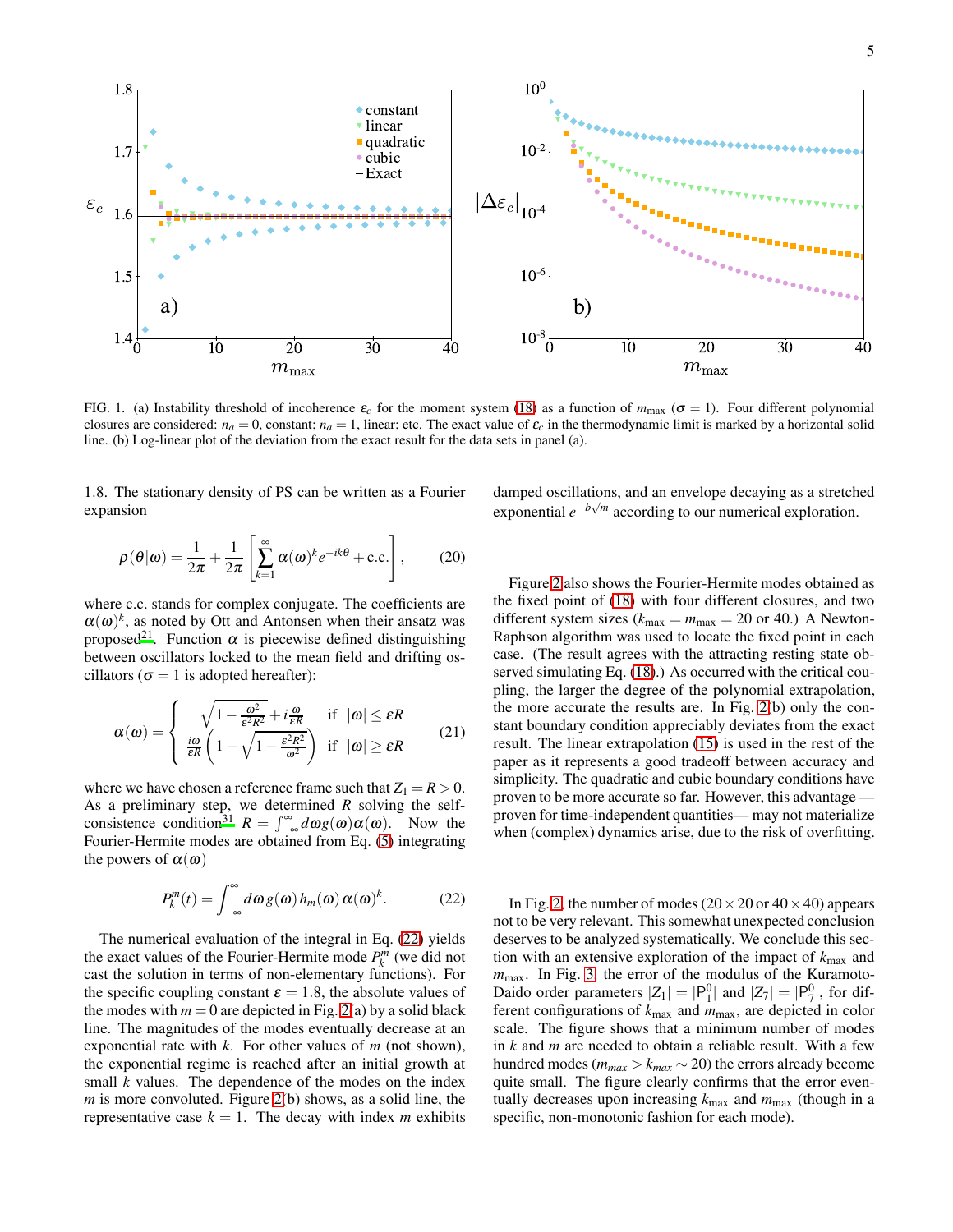

<span id="page-5-0"></span>FIG. 2. Absolute value of the Fourier-Hermite modes  $|P_k^m|$  in the PS state for  $\varepsilon = 1.8$ . The exact results are depicted as a solid line. Symbols correspond to modes obtained from a truncation of Eq. [\(18\)](#page-3-2) with the configurations indicated in the label at the right-hand side. (a) Constant  $m = 0$ , (b) Constant  $k = 1$ .



<span id="page-5-1"></span>FIG. 3. Level plot of the error of  $|P_1^0|$  (left) and  $|P_7^0|$  (right) as a function of  $k_{\text{max}}$  and  $m_{\text{max}}$ , for the linear closure [\(15\)](#page-3-3). The scale is logarithmic, see color bar adjacent to each panel. The KM is in the state of PS with  $\varepsilon = 1.8 > \varepsilon_c$ . The exact values of the modes are  $|P_1^0| = 0.563...$  and  $|P_7^0| = 1.79... \times 10^{-4}.$ 

# V. KURAMOTO MODEL WITH BIMODAL DISTRIBUTION

The main goal of this section, and the next one, is to illustrate the practicality of the Fourier-Hermite modes with a couple of systems poorly described through a brute-force numerical integration of the oscillator ensembles.

The KM with bi-modal frequency distribution is a classi-cal problem<sup>[23](#page-11-9)[,32](#page-11-18)</sup>. With the advent of the Ott-Antonsen theory, the problem became (almost) fully solvable for frequency distributions of rational type, see e.g. $33-36$  $33-36$ . Instead, we consider here a distribution equal to the sum of two normal distributions centered at  $\pm \Omega_0$  and variance  $\sigma^2$ . Individual natural frequencies  $\Omega_j$  are distributed as:  $\Omega_j \sim [\mathcal{N}(\Omega_0, \sigma^2) +$  $\mathcal{N}(-\Omega_0, \sigma^2)/2$ . This distribution, bimodal only if  $\Omega_0 > \sigma$ , was previously studied in Ref.<sup>[33](#page-11-19)</sup>. There, several domain boundaries in the phase diagram were determined imprecisely,

since they were obtained from simulations with  $N = 10000$  oscillators. This problem is a good example to demonstrate the potential of the Fourier-Hermite moments.

For convenience, we reformulate the system as a twopopulation problem, i.e. as two populations with Gaussian frequency distributions centered at  $\pm \Omega_0$  with variance  $\sigma^2$ . Denoting the phases of each subpopulation as  $\theta_j^+$  and  $\theta_j^-$ , we can write the ODEs governing the system as:

<span id="page-5-3"></span>
$$
\dot{\theta}_j^{\pm} = \sigma \omega_j \pm \Omega_0 + \varepsilon R \sin(\Psi - \theta_j^{\pm}), \qquad (23)
$$

where  $Z_1 \equiv Re^{i\Psi}$  is the average over the order parameters of each subpopulation:  $Z_1 = (Z_1^+ + Z_1^-)/2$ . We introduce two sets of Fourier-Hermite modes,  $P_k^m$  and  $Q_k^m$ , for the subpopulations centered at  $\Omega_0$  and  $-\Omega_0$ , respectively. After a straightforward calculation, cf. [\(18\)](#page-3-2), we obtain the evolution equation of each set:

<span id="page-5-2"></span>
$$
\frac{1}{k}\dot{\mathsf{P}}_k^m = i\Omega_0 \mathsf{P}_k^m + f(Z_1, P_{k\pm 1}^{m\pm 1}),\tag{24a}
$$

$$
\frac{1}{k}\dot{Q}_k^m = -i\Omega_0 Q_k^m + f(Z_1, Q_{k+1}^{m+1}),\tag{24b}
$$

where the function *f* is a shorthand notation for

$$
f(Z_1, P_{k\pm 1}^{m\pm 1}) = \sigma \left( \sqrt{m} P_k^{m-1} - \sqrt{m+1} P_k^{m+1} \right) + \frac{\varepsilon}{2} \left( P_{k+1}^m Z_1^* - P_{k-1}^m Z_1 \right). \tag{25}
$$

The identity  $Z_1 = (P_1^0 + Q_1^0)/2$  closes the system of equations.

In Fig. [4](#page-6-0) we show the phase diagram of the model. For ease of comparison, the scaling of the axes is identical to Fig.  $6 \text{ in}^{33}$  $6 \text{ in}^{33}$  $6 \text{ in}^{33}$ . The model exhibits three different behaviors: the uniform incoherent state (UIS), partial synchronization (PS), and standing wave (SW). The latter state corresponds to two counter-rotating clusters of phase-locked oscillators. Moreover, two adjacent regions of bistability exist: UIS/PS and SW/PS. Solid lines in black and grey constitute the stability boundary of UIS, and they correspond to (circle-)pitchfork, and (degenerate) Hopf bifurcations, respectively. These lines are obtained analytically, and are therefore identical to those in Ref. $33$ .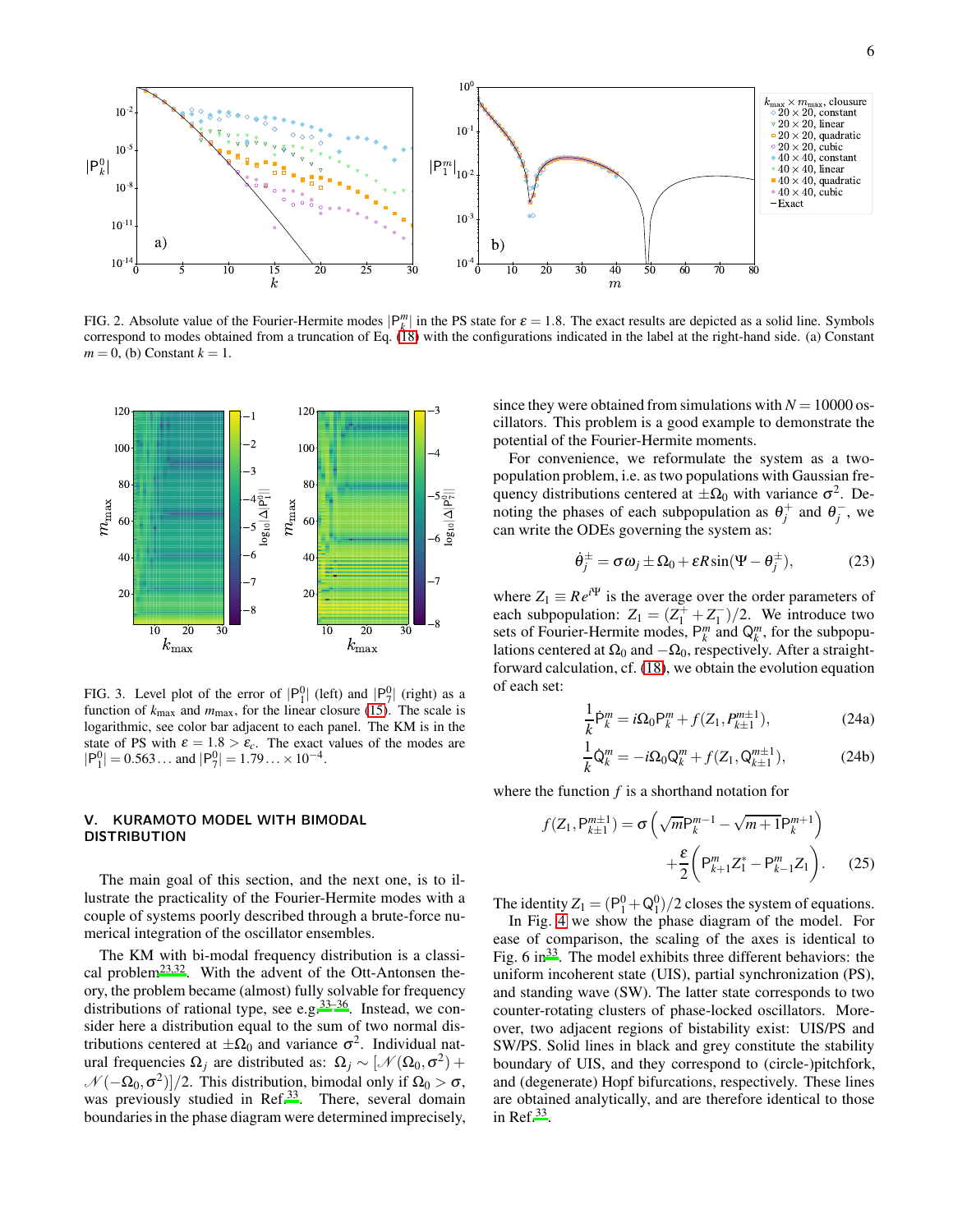

<span id="page-6-0"></span>FIG. 4. (a) Phase diagram of the KM with bi-Gaussian frequency distribution. The domains of UIS and SW are shaded in yellow and cyan, respectively. Light shading is used to signify coexistence with PS. The black lines indicate the locus of the circle-pitchfork bifurcation of incoherence. The solid style is used when an attractor is involved in the bifurcation; the thick (thin) line correspond to the super- (sub-) critical bifurcation of UIS. The gray line is the locus of a (degenerate) Hopf bifurcation, UIS→SW transition. Both circle-pitchfork and Hopf lines are computed analytically. The pitchfork bifurcation line has a closed expression  $\tilde{\Omega}_0^2 = -2\tilde{\sigma}_P^2 \ln(\tilde{\sigma}_P/\sqrt{2\pi})$ , with  $\tilde{\sigma} = 4\sigma/\epsilon$ , and  $\tilde{\Omega}_0 = 4\Omega_0/\varepsilon$ . Codimension-2 points DP (degenerate pitchfork), and TB (Takens-Bogdanov) fall on top of this line at  $\tilde{\sigma} = \tilde{\Omega}_0 = 1.52035...$ and at  $\tilde{\sigma} = 1.06706...$ , respectively. The purple, red, and orange solid lines correspond to numerical estimations, via Eq. [\(24\)](#page-5-2), of saddlenode, SNIC and homoclinic bifurcations, respectively. A third codimension-2 point is found at the coalescence of the saddle-node and the homoclinic lines. Dotted lines correspond to bifurcations involving unstable states only. In particular, the blue dotted line is the (partial) locus of a drift-pitchfork bifurcation at which mirror traveling waves annihilate. (b) Magnification of the bistability regions in panel (a). Numerical data are depicted as empty circles. The cross in the UIS/PS region indicates the parameter values used in Fig. [5.](#page-7-0)

In contrast, the colored solid lines in Fig. [4](#page-6-0) can only be obtained numerically. They correspond to standard saddle-node (purple), saddle-node on the invariant circle (SNIC, orange), and homclinic (red) bifurcations. The location of these lines is remarkably improved with respect to Ref.<sup>[33](#page-11-19)</sup>. Our numerical simulations were carried out with  $k_{\text{max}} = m_{\text{max}} = 20$  and a fourth order Runge-Kutta scheme with step size  $\Delta t = 0.01$ . For  $4\sigma/\varepsilon < 0.3$ ,  $|P_1^0|$  and  $|Q_1^0|$  approach 1, and we had to increase the number of modes up to  $k_{\text{max}} = m_{\text{max}} = 40$  in order to fully delineate the SNIC line. The results perfectly match with the location of the codimension-two points, degenerate pitchfork (DP) and Takens-Bogdanov (TB), which are known analytically. This implies that the thermodynamic limit of [\(23\)](#page-5-3) is essentially achieved with at most  $(2 \times 2 \times 40 \times 41 = 6560$ degrees of freedom. Actually,  $(2 \times 2 \times 20 \times 21 = 1680$  degrees of freedom are generally enough to capture the thermodynamic limit. The simulation of the Fourier-Hermite modes does not suffer of finite-size fluctuations, in contrast to simulating ensembles of phase oscillators. Moreover, the evolution equations are purely algebraic, in contrast to the computationally expensive trigonometric interaction functions of the oscillator ensemble.

Another advantage of the moment-based approach is that it allows us to track unstable PS states and unstable traveling waves. The traveling wave solution corresponds to a solid rotation,  $P_k^m(t) = p_k^m e^{ik\Omega t}$ ,  $Q_k^m(t) = q_k^m e^{ik\Omega t}$ , where the angular velocity  $\Omega$  is one additional unknown. After inserting this so-lution into Eq. [\(24\)](#page-5-2), the unknowns  $p_k^m$ ,  $q_k^m$ , and Ω are found via

a Newton-Raphson algorithm (imposing  $p_1^0 \in \mathbb{R}^+$ ). Moreover, the linear stability of both, PS and traveling waves, can be accurately determined linearizing the system (for the traveling wave one has to adopt a rotating reference frame at frequency Ω). In the model investigated in this section, the previous procedure permitted us to find the locus of a drift-pitchfork bifurcation. A part of its locus is indicated by blue dotted line in Fig. [4.](#page-6-0) It is absent in the phase diagram presented in  $\text{Ref.}^{33}$  $\text{Ref.}^{33}$  $\text{Ref.}^{33}$ , as there is not an obvious manner of observing these unstable solutions simulating an ensemble of oscillators. At the drift-pitchfork bifurcation, twin unstable traveling waves (born at the Hopf bifurcation) cease to exist, via collision with an unstable PS state. An equivalent bifurcation line was re-cently detected for a distribution sum of two Lorentzians<sup>[36](#page-11-20)</sup>, although (mistakenly) labeled as a saddle-node bifurcation. As the drift-pitchfork line does not involve any attractors we did not made more efforts to trace it completely. In analogy to the result in $36$ , we expected this line to bend backwards and terminate at the origin. The presence of a drift-pitchfork bifurcation confirms that the TB point fully consistent with the  $O(2)$  symmetry of the model: invariance under rotation  $\theta \rightarrow \theta + c$  and reflection  $\Omega \rightarrow -\Omega$ . In particular, the O(2)-symmetric Takens-Bogdanov observed corresponds to the sceneario "IV−" in the nomenclature of Ref.[37](#page-11-21), where the codimension-2 bifurcation was fully unfolded.

We conclude this section with a simple numerical experiment. Our intention is to show the limitations of working directly with populations of oscillators. We take 5000 os-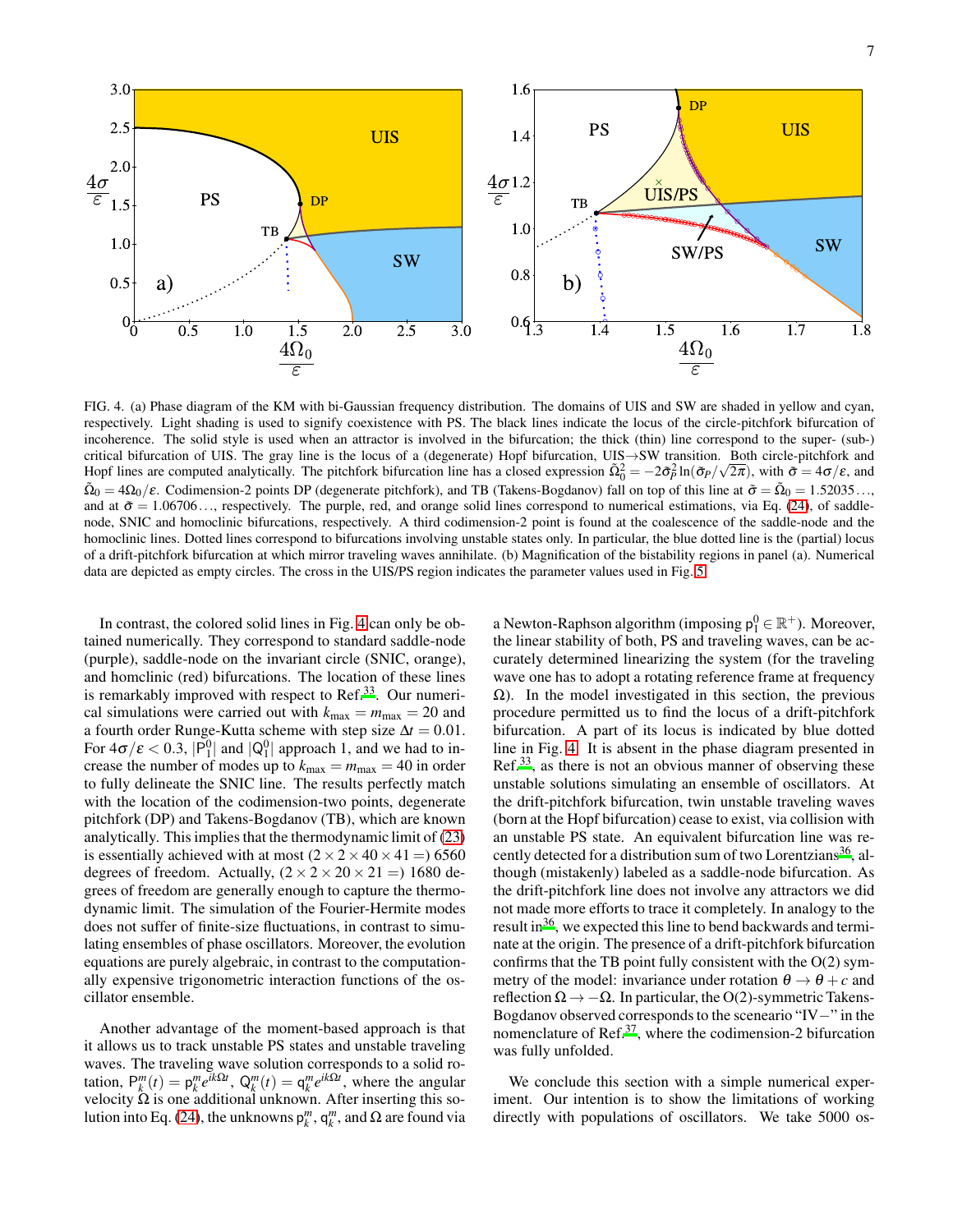

<span id="page-7-0"></span>FIG. 5. Time evolution of  $R(t)$  for  $N = 5000$  oscillators and 7 different initial conditions with random initial phases. The parameter values correspond to the cross in Fig. [4\(](#page-6-0)b), inside the bistability region UIS/PS, with  $\sigma = 1$ . Stable and unstable PS states correspond to fixed points of Eq. [\(24\)](#page-5-2), and they are shown as thick grey lines in solid and dashed styles, respectively.

cillators with the parameter values indicated by the cross in Fig. [4\(](#page-6-0)b). Incoherence is stable, and coexists with PS. Hence, starting the oscillators in a (finite-size version) of the UIS should not be particularly interesting. To our surprise, even if the phases are initiated at random, the system may jump to the PS state. After a surprising initial upstroke of *R*, 3 out of 7 realizations ended at the PS state, see Fig. [5.](#page-7-0) In this figure, it is manifest the role of the unstable PS state, obtained from the moment system, as a threshold in the dynamics. Needless to say that the moment system [\(24\)](#page-5-2) is much more robust describing the thermodynamic limit, due to the lack of fluctuations. For the same parameter values, incoherence,  $P_k^m = Q_k^m = \delta_{k,0} \delta_{m,0}$ , is a stable fixed point for any truncation in *k* and *m*.

# VI. ENLARGED KURAMOTO MODEL

In this section, we apply the moment-based approach to a population of phase oscillators with nonpairwise interactions: the 'enlarged KM'. This system was recently investigated in Ref.<sup>[6](#page-10-5)</sup>. Our purpose here is to explore the  $\sigma \to 0$  limit of the model, and the convergence of the Lyapunov exponent as  $N \rightarrow \infty$  in a regime of collective chaos. We start writing the coupling function:

$$
G(\theta, t) = \varepsilon \eta R \sin(\Psi - \theta_j + \alpha) + \frac{\varepsilon^2 \eta^2}{4} \left[ R \sin(\Psi - \theta_j + \beta) - R^2 \sin(2\Psi - 2\theta_j + \beta) + RQ \sin(\Phi - \Psi - \theta_j) \right].
$$
 (26)

Two mean fields enter in this equation  $Z_1 \equiv Re^{i\Psi}$ , and the second Kuramoto-Daido order parameter  $Z_2 \equiv Q e^{i\Phi}$ . In contrast to other models with nonpairwise interactions, see e.g.<sup>[38](#page-11-22)-40</sup>, the enlarged KM is not simply postulated. It is obtained ap-plying phase reduction<sup>[41](#page-11-24)</sup> to a population of Stuart-Landau oscillators, up to second order in the coupling constant  $\varepsilon$ . Constants  $\eta$ ,  $\alpha$  and  $\beta$  in Eq. [\(26\)](#page-7-1) depend on the original constants  $c_1$  and  $c_2$  via  $\eta \equiv \sqrt{(1+c_2^2)(1+c_1^2)}$ ,  $\alpha \equiv \arg[1+c_1c_2+(c_1-d_2)]$  $(c_2)$ *i*], and  $\beta \equiv \arg(1 - c_1^2 + 2c_1 i)$ . For completeness, we write the ODE governing the Stuart-Landau oscillators. In this way, we can understand the meaning of  $c_1$  and  $c_2$  (related to reactivity and shear, respectively):

$$
\dot{A}_j = (1 + i\sigma\omega_j)A_j - (1 + ic_2)|A_j|^2A_j + \varepsilon(1 + ic_1)\left(\overline{A} - A_j\right),
$$
  
where  $\overline{A} = N^{-1}\Sigma A$ . (27)

where  $A = N$  $^{-1}$  $\sum_j A_j$ .

In a previous work<sup>[6](#page-10-5)</sup>, we showed that Eq.  $(26)$  reproduces the rich phenomenology of the ensemble of Stuart-Landau oscillators at weak coupling. In contrast, the first-order phase approximation, neglecting powers of  $\varepsilon$  above or equal to 2, only predicts two different collective states: UIS and PS. The enlarged KM cannot be analyzed within the Ott-Antonsen theory, because of the second harmonic in  $\theta$  in the interaction function. This means that no low-dimensional description is available, irrespective of the frequency distribution. As we will show below, under weak coupling and weak heterogeneity ( $\sigma \ll 1$ ,  $0 < \varepsilon \ll 1$ ) the study of the model through direct numerical simulations is impractical. Apart from the unavoidable finite-size fluctuations, the dynamics turns out to be very slow, and long transients are needed to reach stationary regimes. Possessing an efficient numerical scheme becomes essential. We resort to the Fourier-Hermite modes to explore the dynamics of the enlarged KM with Gaussian heterogeneity. After, straightforward calculations we obtain the evolution equations of the moments  $P_k^m$ :

<span id="page-7-2"></span>
$$
k^{-1} \dot{P}_{k}^{m} = \sigma \left( \sqrt{m} P_{k}^{m-1} - \sqrt{m+1} P_{k}^{m+1} \right) + \frac{\varepsilon \eta}{2} \left( P_{k-1}^{m} Z_{1} e^{i\alpha} - P_{k+1}^{m} Z_{1}^{*} e^{-i\alpha} \right) + \frac{\varepsilon^{2} \eta^{2}}{8} \left( P_{k-1}^{m} Z_{1} e^{i\beta} - P_{k+1}^{m} Z_{1}^{*} e^{-i\beta} - P_{k-2}^{m} Z_{1}^{2} e^{i\beta} + P_{k+2}^{m} Z_{1}^{*2} e^{-i\beta} + P_{k-1}^{m} Z_{2} Z_{1}^{*} - P_{k+1}^{m} Z_{2}^{*} Z_{1} \right), \quad (28)
$$

where  $Z_1 = P_1^0$  and  $Z_2 = P_2^0$ . These equations were integrated using the fourth order Runge-Kutta method with time step  $\Delta t = 0.01$ .

#### A. Phase diagram

<span id="page-7-1"></span>We start reviewing the phase diagram obtained in Ref.<sup>[6](#page-10-5)</sup>. Figure [6](#page-8-0) shows a partial phase diagram for specific values of the parameters  $c_2 = 3$  and  $\sigma = 10^{-3}$ . A couple of bifurcation lines are omitted to simplify the presentation. In the yellow region UIS is stable. Crossing the black line stability is transferred to a partially synchronized state (PS). Interestingly, the blue line indicates the locus of a secondary instability where PS itself becomes unstable through a Hopf bifurcation. The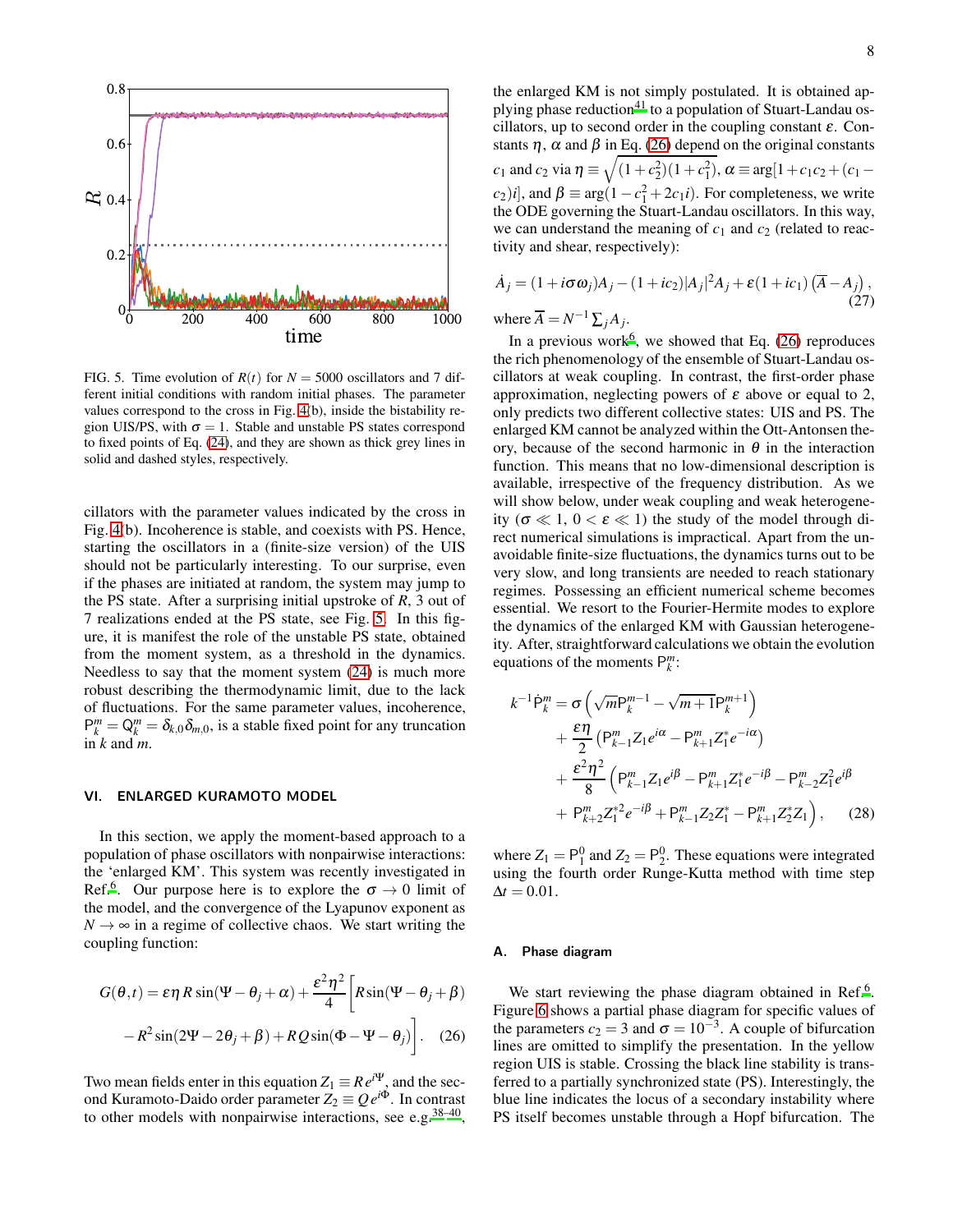

<span id="page-8-0"></span>FIG. 6. Partial phase diagram obtained for the interaction function [\(26\)](#page-7-1), with for  $c_2 = 3$  and  $\sigma = 10^{-3}$ . Yellow and white regions indicate stable UIS and stable PS, respectively. At the solid (dashed) blue line PS undergoes a supercritical (subcritical) Hopf bifurcation. In the light grey shaded region PS and more complex (unsteady) dynamics coexist. The green line bounds the chaotic domain inside the unsteady-dynamics region.

linear stability of PS was calculated finding the rotating solution  $P_k^m(t) = p_k^m e^{ik\Omega t}$ , as with the traveling wave in the previous section, and evaluating the eigenvalue of the Jacobian with the largest real part in the corotating frame. Hence, PS is unstable inside the dark shaded region of Fig. [6.](#page-8-0) This instability is only possible thanks to the last two terms in Eq. [\(26\)](#page-7-1), which confer three-body phase interactions to the model. Hence, in the shaded region, the meanfield dynamics display complex oscillations. In particular, above the green line the dynam-ics becomes chaotic (or hyperchaotic), see<sup>[6](#page-10-5)</sup>. The chaoticity is characterized calculating the Lyapunov exponents of the dynamical system [\(28\)](#page-7-2). We end this overview noting that in the light shaded region there is bistability between PS and unsteady dynamics (chaotic or not).

It is important to stress that obtaining Fig. [6](#page-8-0) was possible thanks to the use of the Fourier-Hermite modes  $P_k^m$ , with a maximal size of  $k_{\text{max}} = m_{\text{max}} = 40$ . Performing direct numerical simulations it would be virtually impossible to achieve such a level of detail in the phase diagram. In particular, to validate the existence of collective chaos is particularly difficult, see below.

# B. The homogeneous limit  $(\sigma \rightarrow 0)$

The case  $\sigma = 0$  was studied in<sup>[41](#page-11-24)</sup>. That system only exhibits UIS, full synchrony, and an intermediate region with nonuniform incoherent states  $(Z_1 = 0, |Z_2| \equiv Q = \text{const.} > 0)$ . There is not a correspondence between  $\sigma = 0$  and  $\sigma > 0$ . While, full



<span id="page-8-1"></span>FIG. 7. Location of Hopf bifurcation for  $c_2 = 3$  and  $\sigma =$ 10<sup>-3</sup>, 10<sup>-4</sup>, 10<sup>-5</sup> in blue, green and orange respectively. The lines were obtained using [\(28\)](#page-7-2) with  $k_{\text{max}} = m_{\text{max}} = 40$ . The right boundary is not completely depicted because an extraordinary large number of modes would be needed to calculate it. The black dotted lines are the stability boundaries of UIS (left) and full synchrony (right) for  $\sigma = 0$ . The red cross indicates the parameter values used in Fig. [8.](#page-9-0)

synchrony is the limit of PS, it is not obvious how nonuniform incoherent states may appear as  $\sigma$  is lowered to 0. Next, we use the Fourier-Hermite modes to understand the limit  $\sigma \rightarrow 0$ .

In Fig. [7](#page-8-1) we show the stability boundary of PS for three different  $\sigma$  values. Let us emphasize that finding those three boundaries from direct numerical simulations of an ensemble of oscillators would be virtually impossible, specially considering small values of  $\sigma$  and  $\varepsilon$  achieved. We may see that as  $\sigma$  decreases, the tip of the boundary progressively approaches the abscissa at  $c_1 = -1/3$ . We conclude that as soon as  $\sigma$ becomes nonzero the Hopf bifurcation appears making the  $\sigma \rightarrow 0$  limit singular. The left (right) black dotted line in the figure is the stability boundary of UIS (full synchrony) for  $\sigma = 0$ . From the figure we infer that the supercritical Hopf bifurcation of PS collides with UIS boundary in the limit  $\sigma \rightarrow 0$ . Complementary, the subcritical branch becomes the stability boundary of full synchrony. This is consistent because bistability is also observed in the  $\sigma = 0$  case<sup>[41](#page-11-24)</sup>.

The previous discussion, at the level of bifurcations, is not saying us anything about how is the system behaving as  $\sigma \rightarrow 0$ . In Figs. [8\(](#page-9-0)a) and 8(b) the time evolution of  $R(t)$  and  $Q(t)$  are depicted for  $\sigma = 10^{-4}$  and  $10^{-5}$ , respectively. The remaining parameter values are the same in both panels, and correspond to the red cross included in Fig. 7. The model displays slow-fast dynamics. The mean field *R* remains close to 0 most of the time, while *Q* exhibits a slow decay, followed by a rapid increase. The different time scale in both panels indicates that the slow time scale is diverging as  $\sigma \rightarrow 0$ . Moreover the range of *Q* decreases, and (slowly) approaches the asymp-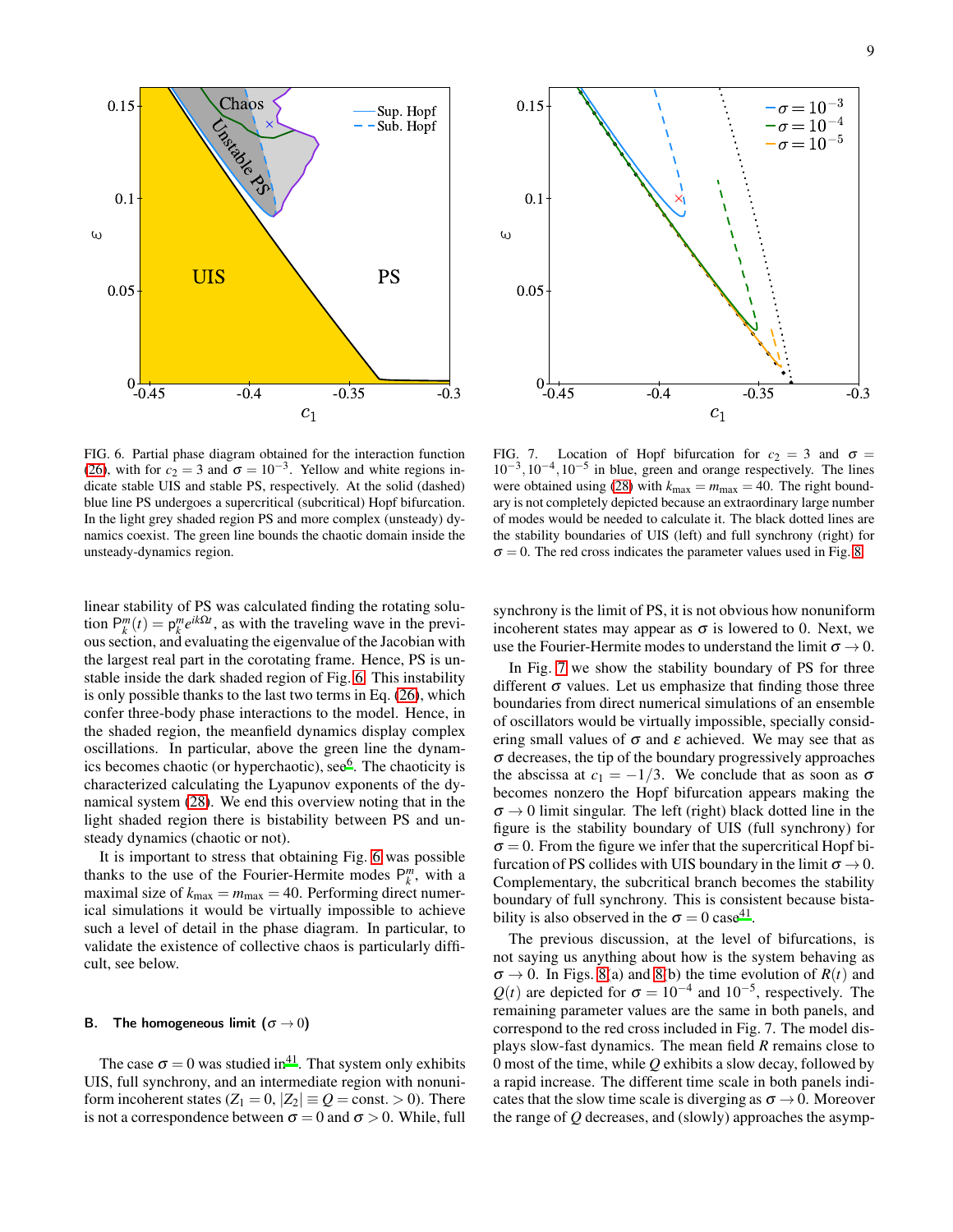

<span id="page-9-0"></span>FIG. 8. Dynamics of the enlarged KM for (a)  $\sigma = 10^{-4}$  and (b)  $\sigma = 10^{-5}$ . The time series are the result of integrating Eq. [\(28\)](#page-7-2) with  $c_1 = -0.39$  and  $\varepsilon = 0.1$  (see the red cross in Fig. [7\)](#page-8-1). The horizontal pink line is the value of *Q* in the limit  $\sigma = 0$ , see Eq. (27) in Ref.<sup>[41](#page-11-24)</sup>. Note the different time scale of both panels.

totic value for  $\sigma = 0^{41}$  $\sigma = 0^{41}$  $\sigma = 0^{41}$ , indicated by a pink horizontal line.

# C. Collective chaos

In sharp contrast to the standard KM and other models of phase oscillators, the enlarged KM —defined by Eqs. [\(1\)](#page-1-0) and [\(26\)](#page-7-1)— exhibits collective chaos with a unimodal distribution of the natural frequencies. Figure [6](#page-8-0) shows the location of the chaotic region for particular values of  $\sigma = 10^{-3}$  and  $c_2 = 3$ . In order to determine the boundary of chaos in Fig. [6,](#page-8-0) we needed to determine the largest Lyapunov exponent in the thermodynamic limit. Again, integrating a finite number of phase oscillators is quite unproductive, due to the ubiquitous microscopic phase chaos<sup>[4](#page-10-3)</sup>, which yields a macroscopic amount, i.e.  $O(N)$ , of positive Lyapunov exponents (not shown). In contrast, the Fourier-Hermite moments do not suffer of microscopic phase chaos. It is therefore possible to fully characterize the collective chaos of the enlarged KM, and to determine its boundary.

We present next, a numerical test supporting our previous assertions for a specific set of parameters:  $c_2 = 3$ ,  $c_1 = -0.39$ ,  $\varepsilon = 0.14$ , and  $\sigma = 10^{-3}$ , see the blue cross in Fig. [6.](#page-8-0) For these parameter values two stable states coexist in the thermody-



<span id="page-9-1"></span>FIG. 9. Largest Lyapunov exponent Λ as function of the population size *N* for the enlarged KM and two different coexisting states. The values of  $\{\omega_j\}_{j=1,\dots,N}$  were selected deterministically to represent the Gaussian distribution [\(2\)](#page-1-1). The parameter values are those marked by a blue cross in Fig. [6.](#page-8-0) Circles and squares correspond, respectively, to the states of collective chaos and PS in the thermodynamic limit. The value of the largest Lyapunov exponent  $\lambda_1 = \lambda$ , obtained from the moment system [\(28\)](#page-7-2) in the chaotic state, is indicated by a horizontal dashed line. The inset shows a log-log plot of the distance to the asymptotic Lyapunov exponent  $\lambda$  vs. the system size *N*. The linear fitting, depicted by a solid line, was performed considering points with  $N \ge 200$ . Note that  $\lambda$  is not a fitting parameter.

namic limit: collective chaos and PS. In the chaotic state the Lyapunov spectrum, obtained linearizing [\(28\)](#page-7-2) and applying Bennetin's algorithm, is  $\{\lambda_n\}_{n=1,2...} = \{1.26 \times 10^{-4}, 6.31 \times$  $10^{-5}$ ,  $1.38 \times 10^{-5}$ , 0, ... }. This spectrum contains three positive Lyapunov exponents, indicating collective hyperchaos. This means that, for a sufficiently large ensemble, the positive part of the Lyapunov spectrum will consist of three exponents neatly above zero, supplemented by a quasi-continuous set of exponents of  $O(N)$  size (whose values approach zero as  $N \rightarrow \infty$ ).

Now, we turn our view to the results obtained from direct numerical simulations with *N* oscillators. In Fig. [9](#page-9-1) we represent the largest Lyapunov exponent Λ as a function of *N* for each of the coexisting states (PS and collective chaos). In both cases the Lyapunov exponent decreases as *N* grows. For PS we find a clean decay to zero as  $\Lambda(N) \sim 1/N$ . This behavior is known for the UIS in the  $KM^4$  $KM^4$  (logarithmic corrections may be present depending on the sampling procedure of the natural frequencies<sup>[42](#page-11-25)</sup>), and it can be arguably expected for PS too. In the state of collective chaos, the decrease of  $\Lambda(N)$  appears to saturate at a finite value consistent with  $\lambda = \lambda_1 = 1.26 \times 10^{-4}$ , obtained from the Fourier-Hermite modes. To further confirm this guess, we represent in log-scale  $\Lambda(N) - \lambda$  vs. *N* in the inset of Fig. [9.](#page-9-1) The data are fully consistent with a power-law convergence  $\Lambda(N) - \lambda \propto N^{-\gamma}$ . The exponent  $\gamma$ , estimated by a linear fit, turns out to be nontrivial:  $\gamma \simeq 0.66$ . Further work is needed to assess whether and how the value of  $\gamma$  depends on parameters.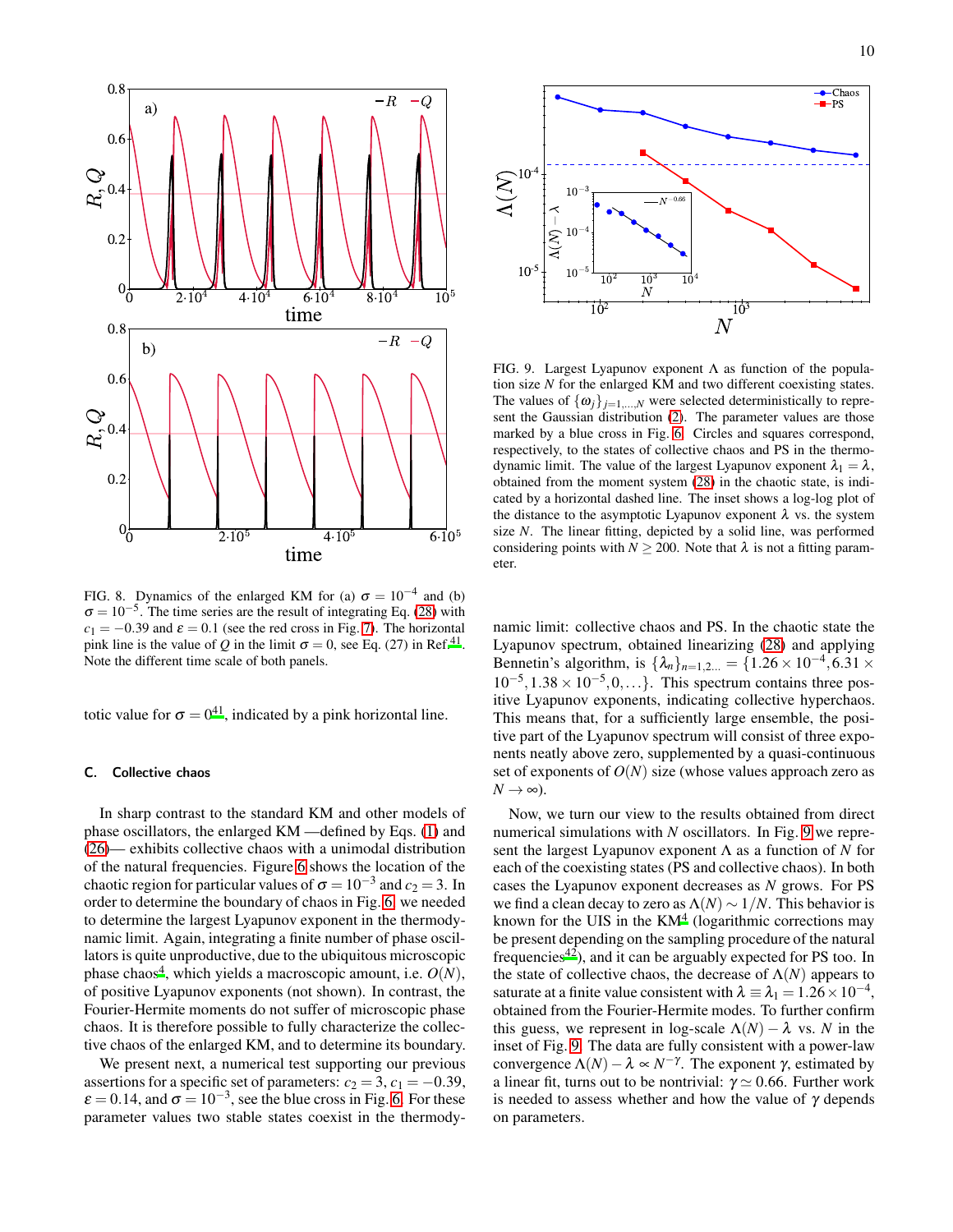# VII. CONCLUSIONS AND OUTLOOKS

In this work, we have studied a moment-based approach for ensembles of globally coupled phase oscillators with Gaussian distributed natural frequencies. Several truncations and polynomial closures of the moment system have been tested in the KM. For the index *m* (related to the decomposition of the oscillator density in the frequency variable), the linear closure is readily implemented, and apparently reliable in all analyzed cases.

The moment-based approach allows us to describe the collective dynamics of an infinite population with a relatively small number of ODEs, avoiding in this way finite-size flucutations, inherent to direct numerical simulations. Within this framework numerical continuation of PS states is possible, irrespective of their stability. Moreover, linear stability analysis and the computation of "collective" Lyapunov exponents become simple tasks.

We have applied the moment-based approach, specifically Fourier-Hermite modes, to two problems. The first one, the KM with a frequency distribution given by the sum of two Gaussians, previously considered in  $33$ . Here, using momentbased dynamics we have refined the phase diagram  $in<sup>33</sup>$  $in<sup>33</sup>$  $in<sup>33</sup>$ , obtaining the accurate loci of bifurcations. Moreover, a new bifurcation line (drift-pitchfork) has been detected, completing the picture around the Takens-Bogdanov point.

The second problem addressed in this work is a complicated phase model, the enlarged KM, derived via second-order phase reduction from an ensemble of Stuart-Landau oscillators. For this system, we have focused on asymptotic properties hardly discernible with direct simulations of large ensembles. First, we have examined the change of the stability boundary of PS as the heterogeneity becomes less and less pronounced ( $\sigma \rightarrow 0$ ). We found the convergence to two stability boundaries analytically known for  $\sigma = 0^{41}$  $\sigma = 0^{41}$  $\sigma = 0^{41}$ . The limit  $\sigma \rightarrow 0$  is singular, yet consistent. For small  $\sigma$  the system displays slow-fast dynamics, with the duration of the slow phase diverging as  $\sigma \rightarrow 0$ . In second place, we investigated the state of collective chaos and the (power-law) convergence of the largest Lyapunov exponent  $\Lambda(N)$  with the size. The knowledge of the asymptotic value  $\lambda$  from the moment-based simulation was crucial to estimate the exponent  $\gamma \simeq 0.66$  of the power-law behavior:  $\Lambda(N) - \lambda \sim N^{-\gamma}$ .

Our presentation is limited to the simplest situations. We provide next a list of manners in which the moment-based approach can be extended:

- 1. We have restricted to Gaussian heterogeneity. Other distributions  $\tilde{g}(\omega)$  with finite moments can be analyzed using their corresponding sets of orthonormal polynomials  $\{h_m(\omega)\}_{m=0,1,\dots}$ , satisfying  $\int \tilde{h}_m(\omega)\tilde{h}_n(\omega)\tilde{g}(\omega)d\omega = \delta_{m,n}$ . Each set of orthonormal polynomials satisfies a specific recurrence relation:  $\omega \tilde{h}_m(\omega) = b_m \tilde{h}_{m+1} + a_m \tilde{h}_m + b_{m-1} \tilde{h}_{m-1}$ , leading to a particular variation of Eq. [\(14\)](#page-2-4). (Note that  $a_m = 0$  if  $\tilde{g}(\omega)$  is even.) Still, for the specific  $\tilde{g}(\omega)$ , a preliminary study of the suitable closure(s) should be carried out.
- 2. We have considered purely deterministic equations.

Adding independent white noises  $+\xi_j$  to Eq. [\(1\)](#page-1-0) does not modify the approach essentially. If the covariance of the noise is  $\langle \xi_j(t) \xi_{j'}(t') \rangle = 2D\delta_{j,j'} \delta(t-t')$ , then the continuity Eq. [\(3\)](#page-2-0) gains the term  $+D\partial^2 \rho/\partial\theta^2$  in the right-hand side (Fokker-Planck equation). This simply results in a new (dissipative) term  $-DkP_k^m$  in Eq. [\(14\)](#page-2-4).

3. In our presentation heterogeneity appears in an additive form, see Eq. [\(1\)](#page-1-0). The same strategy could be followed, in principle, if multiplicative disorder was present instead. Models of this type include ensembles of theta neurons<sup>[43](#page-11-26)[,44](#page-11-27)</sup>, generalizations of the  $KM^{45-50}$  $KM^{45-50}$  $KM^{45-50}$ , and the Winfree model with distributed phase response  $curves<sup>51</sup>$  $curves<sup>51</sup>$  $curves<sup>51</sup>$ .

All in all, we judge the moment-based approach studied in this paper as a very useful tool to investigate the dynamics of ensembles of heterogeneous phase oscillators.

# ACKNOWLEDGMENTS

IL acknowledges support by Universidad de Cantabria and Government of Cantabria under the Concepción Arenal programme.

# DATA AVAILABILITY

The data that support the findings of this study are available from the corresponding author upon reasonable request.

# **REFERENCES**

- <span id="page-10-0"></span><sup>1</sup>A. T. Winfree, *The Geometry of Biological Time* (Springer, New York, 1980).
- <span id="page-10-1"></span><sup>2</sup>Y. Kuramoto, *Chemical Oscillations, Waves, and Turbulence* (Springer-Verlag, Berlin, 1984).
- <span id="page-10-2"></span><sup>3</sup>A. Pikovsky and M. Rosenblum, "Dynamics of globally coupled oscillators: Progress and perspectives," Chaos 25, 097616 (2015).
- <span id="page-10-3"></span><sup>4</sup>O. V. Popovych, Y. L. Maistrenko, and P. A. Tass, "Phase chaos in coupled oscillators," Phys. Rev. E 71[, 065201\(R\) \(2005\).](http://dx.doi.org/10.1103/PhysRevE.71.065201)
- <span id="page-10-4"></span><sup>5</sup>H. Chiba, "Continuous limit and the moments system for the globally coupled phase oscillators," [Discrete Contin. Dyn. Syst. Ser. A](http://dx.doi.org/10.3934/dcds.2013.33.1891) 33, 1891–1903 (2013).
- <span id="page-10-5"></span><sup>6</sup>I. León and D. Pazó, "Enlarged Kuramoto model: Secondary instability and transition to collective chaos," Phys. Rev. E 105[, L042201 \(2022\).](http://dx.doi.org/10.1103/PhysRevE.105.L042201)
- <span id="page-10-6"></span><sup>7</sup>A. S. Pikovsky, M. G. Rosenblum, and J. Kurths, *Synchronization, a Universal Concept in Nonlinear Sciences* (Cambridge University Press, Cambridge, 2001).
- <span id="page-10-7"></span><sup>8</sup>H. Nakao, "Phase reduction approach to synchronisation of nonlinear oscillators," Contemp. Phys. 57[, 188–214 \(2016\).](http://dx.doi.org/ 10.1080/00107514.2015.1094987)
- <span id="page-10-8"></span><sup>9</sup>D. C. Michaels, E. P. Matyas, and J. Jalife, "Mechanisms of sinoatrial pacemaker synchronization: a new hypothesis." Circ. Res. 61, 704–714 (1987).
- <span id="page-10-9"></span><sup>10</sup>J. Buck and E. Buck, "Synchronous fireflies," Sci. Am. **234**, 74 (1976).
- <span id="page-10-10"></span><sup>11</sup>K. Wiesenfeld, P. Colet, and S. H. Strogatz, "Synchronization transitions in a disordered Josephson series array," Phys. Rev. Lett. 76[, 404–407 \(1996\).](http://dx.doi.org/ 10.1103/PhysRevLett.76.404)
- <span id="page-10-11"></span><sup>12</sup>S. H. Strogatz, *Sync: The emerging science of spontaneous order.* (Hyperion Press, New York, 2003).
- <span id="page-10-12"></span><sup>13</sup>A. T. Winfree, "Biological rhythms and the behavior of populations of coupled oscillators." J. Theor. Biol. 16, 15–42 (1967).